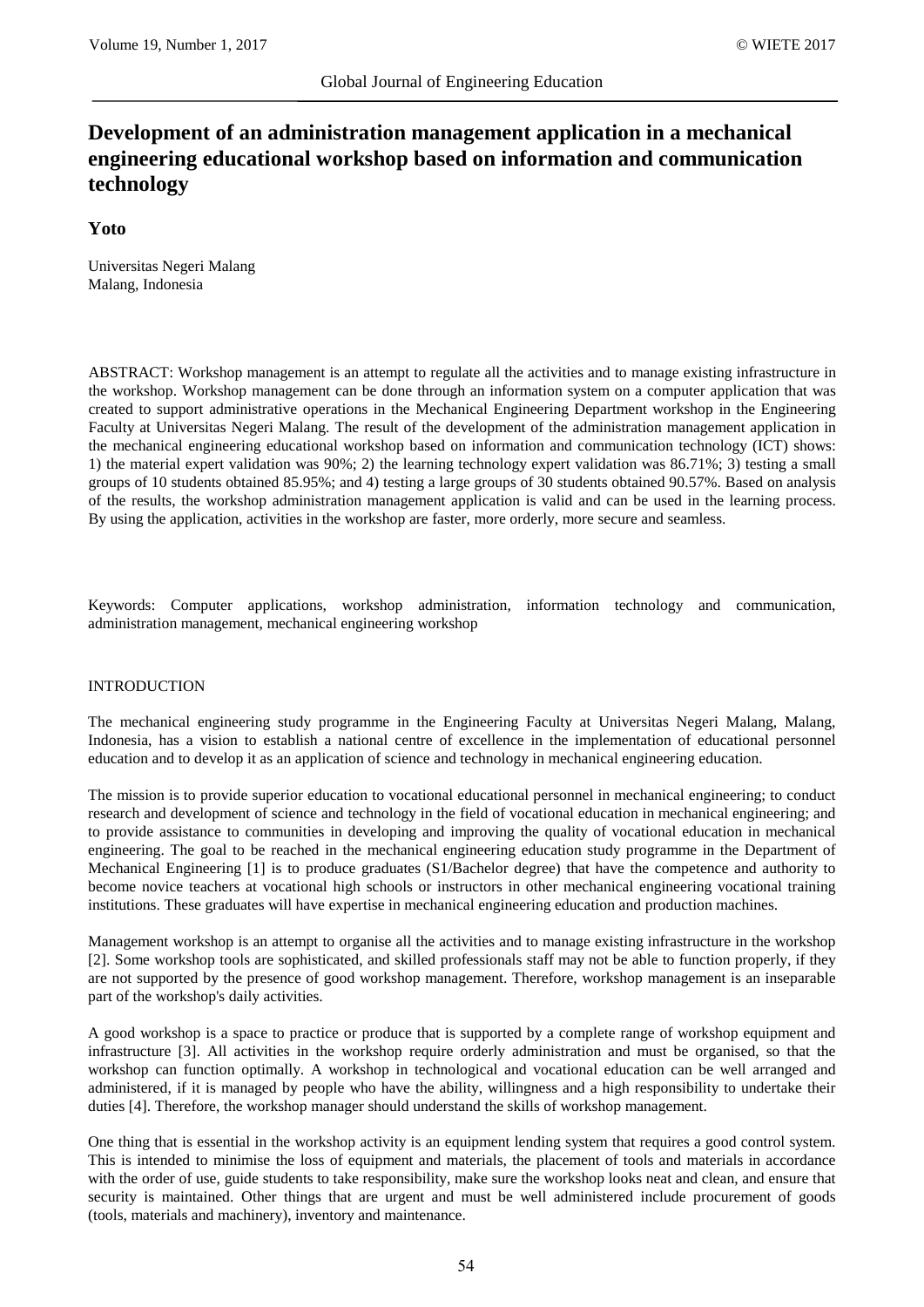Successful learning in the educational mechanical engineering workshop/laboratory is highly dependent on several factors including educators, students, infrastructure in the workshop, technology, and information and communication systems that exist in the workshop or laboratory [5]. In advanced countries, the administration services of workshops/ laboratories at vocational schools use information and communications technology in their daily activities [3]. These services include the management of goods, tools and materials, as well as an inventory of all assets including borrowed and returned laboratory equipment during the workshop practical activities.

Based on observations over the last few years and by paying attention to complaints of students and tutors about practicum in the Mechanical Engineering Department, workshop management in administrative services is still considered conventional; hence, an information system for administration services with complete and fast information is needed, so that it can support the decision-making process.

Information service systems are computer applications that have been created to support the operations of an organisation [6]. Inside the workshop, a good information system is necessary, so that it will improve services for users (faculty, students, other users), and the workshop manager will find it easier to control, schedule and develop the workshop in a better direction, as well as easier decision making that is based on data and information that is complete and accurate.

Learning is motivating and providing facilities for students to learn on their own [7]. This is aligned with the development of learning promoted and practised by John Dewey that is *learning by doing*, it means that by giving freedom to students to learn independently, they would find something with the natural and contextual learning process. This is in line with the theory of learning with the contextual approach, which states that a contextual approach is the concept of learning where the teacher presents a real-world situation to the classroom and encourages students to make connections between their knowledge with the application in their lives as a member of a family and society [8]. With this concept, learning is expected to be more meaningful and the learning process takes place naturally in the form of student activities and experiences, not just knowledge transfers from teacher to student.

If the workshop's administration management application based on information technology and communications is applied, it will provide many benefits to students, so that they will learn real-world situations in managing engineering workshops using information technology. Thus, the learning objectives of the workshop management subject can be optimal.

# METHOD

According to Sukmadinata [9], the steps of research and the development consist of three phases, which are: 1) a preliminary study; 2) model development; and 3) model testing. Preliminary study is an early stage or preparation for the development, and this stage consists of: literature studies, field surveys and the preparation of the initial product. At this stage of model development, researchers can discuss, consult and ask for feedback/suggestions with the colleagues who have experience in the field of study and the same subjects. Based on inputs from such meetings, the researchers held a session to consider the improvement of teaching materials (books, media and programmes) that are developed. The next step is model testing, which includes limited testing (individual, small groups) and extensive testing (large groups).

The research and development model that has been selected and used in this study is a model of procedural research and development (R&D) by Borg and Gall [10]. The Borg and Gall research and development procedure uses ten steps relating to research and development activities conducted by researchers in the development of workshop management teaching materials in the form of application development of engineering workshop/laboratory administration management. Those steps are:

- 1) research and information collecting, seeking information and identifying problems to determine the needs of the management workshop subject;
- 2) planning, drawing up plans related to the activities and the needs of management workshop subject;
- 3) research and information collecting, including reviewing various development models and preparing workshop management subject pre-development product;
- 4) preliminary field testing, i.e. preliminary testing of workshop management subject teaching material prototype in the form of workshop administration management applications based on ICT by material experts and learning media experts;
- 5) main product revision, i.e. revising preliminary test results of the workshop management subject teaching material prototype (Revision 1);
- 6) main product testing, i.e. testing the results of Revision 1 of the developed product;
- 7) operational product revision, revising the result of main product testing (Revision 2);
- 8) operational field testing, testing the results of Revision 2 developed product;
- 9) final product revision, the results of product development in the form of ICT-based workshop administration management application as teaching materials or teaching media;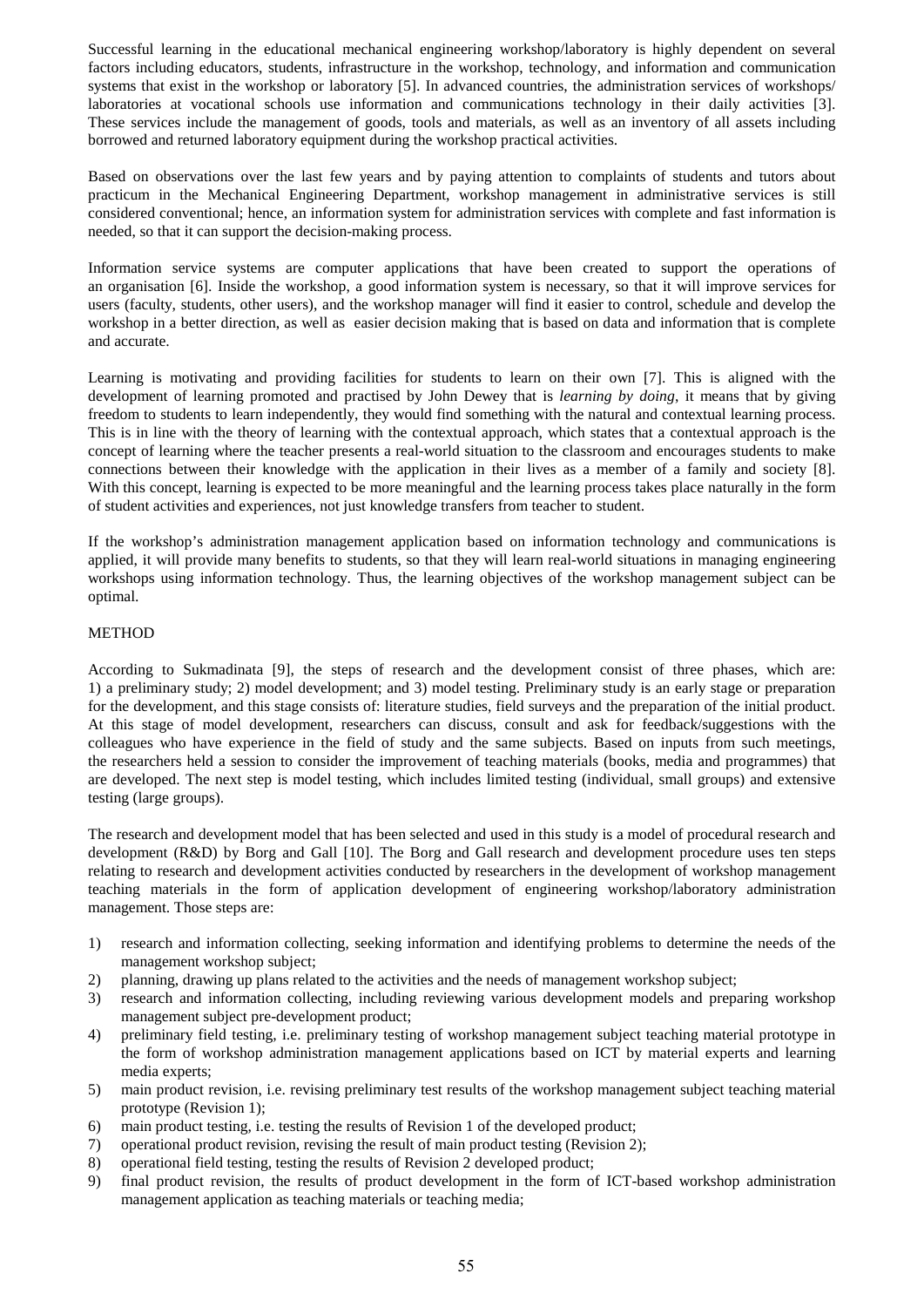10) dissemination and implementation - at this stage the product can be disseminated in various ways, such as through seminars, workshops, training, etc [10].

Product testing activity conducted in teaching material/learning media product development aims to collect or obtain data that can be used to determine the validity level of workshop administration management applications based on an ICT teaching materials prototype, so it can be used as a basis to establish its effectivity and efficiency.

Based on the development procedure, according to Borg and Gall [10], the researchers compiled a design that is simpler and easier to understand in developing teaching material without reducing the development process in the field. This is as shown in Figure 1.



Figure 1: Product development design stages of ICT-based administration management application learning materials [10].

Validation is performed to determine the feasibility of the learning media that were developed and to get suggestions relating to media and materials that have been developed. There are three criteria in reviewing the application quality, which are purpose and content quality, functional application aspects and interface/display application aspects [9][11][12].

Students that were tested in this study were the students who attend the workshop management subject in the Mechanical Engineering Department. The number of samples for products evaluation (testing) can be seen in Table 1.

| No. | Evaluation stage (testing) | Number of samples |
|-----|----------------------------|-------------------|
|     | Individual evaluation      | $(1-3)$ person    |
|     | Small groups evaluation    | $(8-15)$ person   |
|     | Large groups evaluation    | 30 person         |

Table 1: Product development evaluation stage [11][13][14].

Data analysis techniques were used in analysing quantitative data from questionnaire score ratings for learning technology experts and material experts, and small groups by calculating the percentage of responses. The basis of the decision to revise the workshop/laboratory administrative management application teaching material in the workshop management subject were the qualification criteria adapted from the assessment reported by Arikunto [15] as shown in Table 2.

| Table 2: Percentage analysis validity criterion [15]. |  |  |
|-------------------------------------------------------|--|--|
|                                                       |  |  |

| Percentage level | Criterion   | Description    |
|------------------|-------------|----------------|
| 76 - 100         | Valid       | No revision    |
| $56 - 75$        | Ouite valid | No revision    |
| $40 - 55$        | Less valid  | Part revision  |
| :4Ω              | Invalid     | Total revision |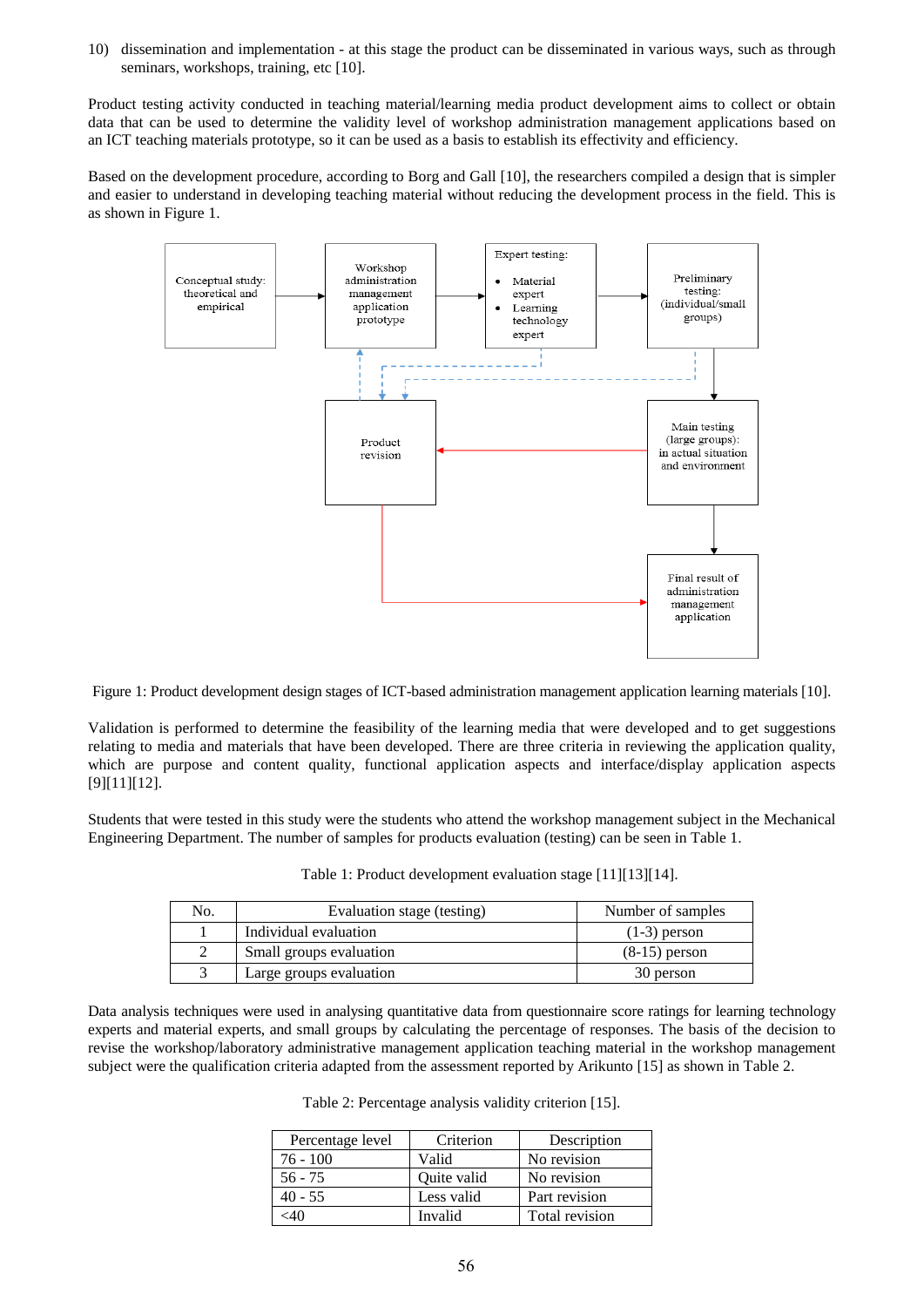Material Expert Validation Result Analysis

Material expert (ME) validation of the mechanical engineering workshop administration management application in the workshop management subject is as shown in Table 3. Aspects evaluated by material Expert 1 and material Expert 2 consist of: 1) purpose and content aspects; and 2) encouragement and motivation aspects.

| No. | Evaluated aspect                     | Percentage | Validitv |
|-----|--------------------------------------|------------|----------|
|     | Purpose and content aspects          | 92.50      | Valid    |
|     | Encouragement and motivation aspects | 87.50      | Valid    |
|     | Material experts validation result   | 90.00      | Valid    |

Table 3: Material expert validation results.

Material expert validation results (Table 3) from the two aspects in the validation showed a high percentage at an average of 90.00%, and this indicates that the material is valid and can be used for learning.

Learning Technology Expert Validation Result Analysis

The results of the validation from learning technology experts (LTE 1 and LTE 2) are presented in Table 4. Aspects evaluated by the learning technology experts relate to: 1) functionality application; and 2) of interface or display application.

| No. | Evaluated aspect                        | Percentage | Validity |
|-----|-----------------------------------------|------------|----------|
|     | Application functionality aspect        | 89.06      | Valid    |
|     | Application interface or display aspect | 84.37      | Valid    |
|     | Media expert validation result          | 86.71      | Valid    |

Table 4: Media (learning technology) expert validation results.

Learning technology expert validation results (Table 4) of the two aspects in the validation showed a high percentage at an average of 86.71%, and this indicates that the learning technology is valid and can be used for learning.

Small Groups Testing Data Analysis and Interpretation

Three aspects were assessed on small groups testing, i.e. 1) purpose and content; 2) functional application aspects; and 3) interface/display application aspects. The small groups testing was conducted with 10 students from the Mechanical Engineering Department in the Engineering Faculty at Universitas Negeri Malang in 2016.

| No. | Indicator                     | Percentage | Validity |
|-----|-------------------------------|------------|----------|
|     | Purpose and content           | 90.83      | Valid    |
|     | Functional application        | 84.37      | Valid    |
| 3   | Interface/display application | 83.33      | Valid    |
|     | Small groups testing result   | 85.94      | Valid    |

Table 5: Small groups testing analysis results.

The analysis of the results of small groups testing (see Table 5) based on three aspects in the validation showed a high percentage at an average of 85.94%. This indicates that the results of small groups testing analysis can be declared valid and be used for learning.

Field Testing Results

Field testing is usually called main testing or large groups testing, conducted with the 30 students who were part of the workshop management subject in the first semester of the 2016/2017 academic year. Three aspects were assessed in field testing, i.e. 1) purpose and content; 2) functional application aspects; and 3) interface/display application aspects. Field test data results are presented in Table 6.

| Table 6: Field testing analysis results. |  |
|------------------------------------------|--|
|------------------------------------------|--|

| No. | Indicator                     | Percentage | Validity |
|-----|-------------------------------|------------|----------|
|     | Purpose and content           | 90.64      | Valid    |
|     | Functional application        | 8979       | Valid    |
|     | Interface/display application | 91.04      | Valid    |
|     | Small groups testing result   | 90.57      | Valid    |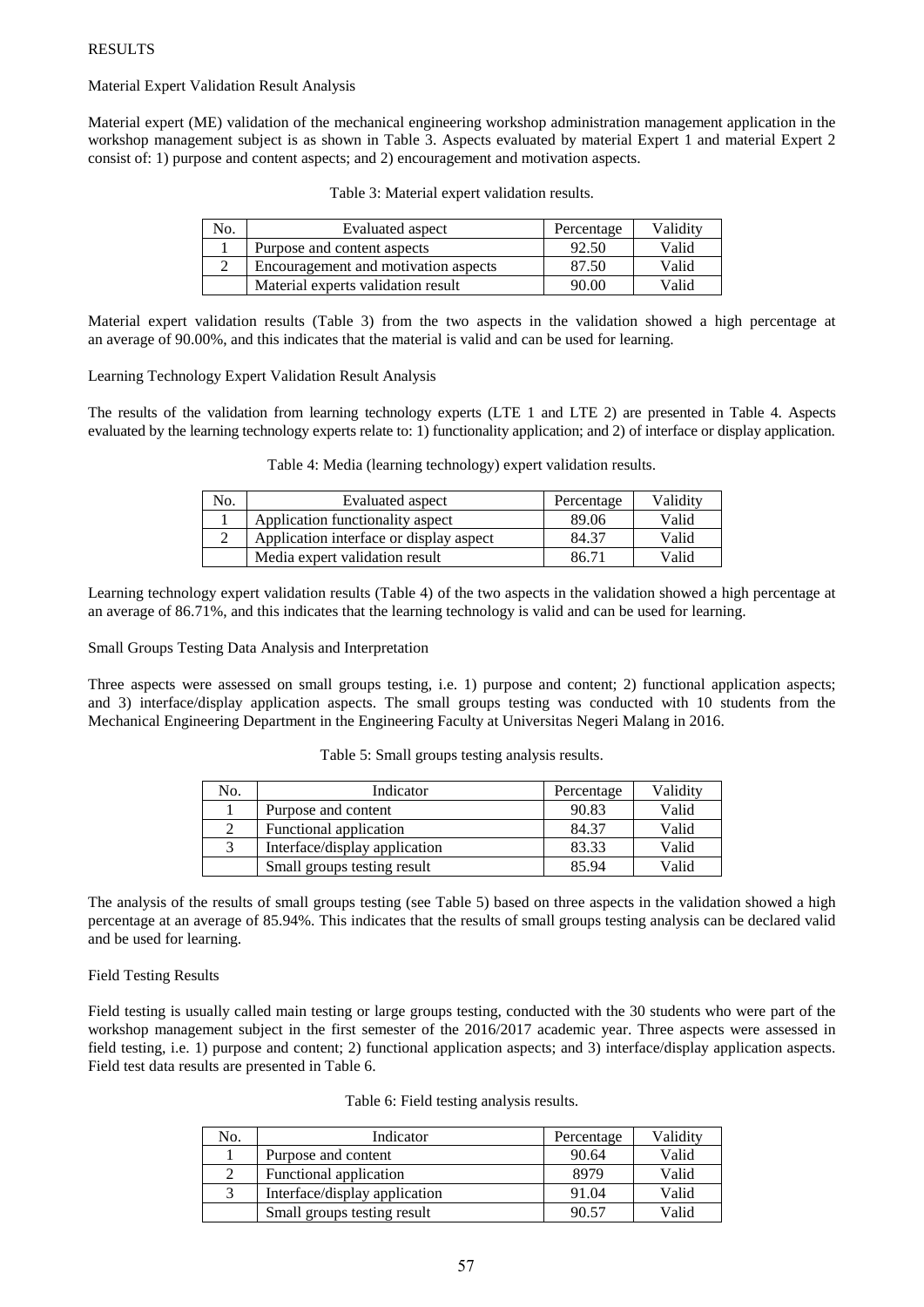Field testing analysis results (Table 6) of three aspects in the validation showed an average of 90.57%, and this indicates that the large groups testing analysis results can be declared valid and be used for learning.

#### DISCUSSION

Validation of the workshop management subject teaching material in the form of *workshop administration management application based on ICT*, which consists of small groups testing (pre-testing), and field testing (primary testing or large groups testing) produced a high validity and can be categorised as valid or without revision for a result greater than 76% [15]. This means that the teaching material can be used in the student's learning process in the Mechanical Engineering Department of the Engineering Faculty at Universitas Negeri Malang. With this teaching material, it is expected that students should be able to improve their ability to follow the subject, so their learning result achievement will increase. It means that by using these materials graduates will have improved ability in technological fields, particularly in the management workshop subject.

Mukhadis [16] states that educational technology is able to prepare a workforce that is capable of winning in a competitive environment and has high endurance. The technological education (vocational) has an ability known as emulation capability in the field of technology. By using teaching material that has a high level of validity, it is expected to provide transformation development and behavioural change that includes intellectual and cognitive areas, motor skills and responsibility in affective areas. Degeng [17] stated that in the learning process, teaching materials should be able to increase students' accuracy to describe things, increase interaction, improve specific abilities possessed and increase motivation in the learning process.

The development of workshop management subject teaching materials will help the effectiveness of: 1) the self-learning system; 2) the face-to-face learning system; and 3) a combination learning system. According to Suparman [13] teaching materials should provide convenience to both students and teachers in the learning process independently, face-to-face, as well as with a combination learning system.

In terms of the specific skills, which are expected, it is stated in the Kurikulum Program Studi Pendidikan Teknik Mesin Fakultas Teknik UM: …*Being able to apply the area of expertise of vocational education in mechanical engineering and utilize science, technology, and/or art in the field of engineering education, and be able to utilize science and technology that is relevant to mechanical engineering education's scope to design, manage, facilitate, supervise and evaluate the feasibility and achieve sustainable guidance in the practical implementation of mechanical engineering education* [1].

#### **CONCLUSIONS**

Based on the results of the development workshop management subject teaching material in the form of *ICT-based workshop administration management application*, the following conclusions were obtained:

- The teaching materials produced are in the form of a mechanical engineering workshop/laboratory administration application. They are among the teaching materials that can be used to overcome the problems of the workshop management system in the Mechanical Engineering Department of the Engineering Faculty at Universitas Negeri Malang.
- The teaching materials of the *ICT-based workshop administration management application* had been valid after students were tested as users of teaching material either in small groups or large groups.
- The *ICT-based workshop administration management application* can be declared feasible for use and can be produced in large quantities to disseminate to users, such as students (majors: mechanical engineering, automotive engineering, industrial engineering, heavy engineering, electrical engineering, chemical engineering, and the like) at universities/institutes/high schools, and also can be developed in other vocational educational institutions, such as technological SMKs, and including the vocational institution/training centres in the field of industrial and technology.

# **SUGGESTIONS**

Based on the results of the development of teaching materials in the form of a mechanical engineering workshop administration management application, the developers can offer some suggestions, as follows:

- To the lecturers in the management workshop subject teaching materials developed in the form of mechanical engineering workshop administration management application can be expected to be used as one of the media in teaching the management workshop subject.
- To students teaching materials developed in the form of mechanical engineering workshop administration management application have been validated and declared to be useful in learning activities. It is expected that these materials could be used as often as possible to support the learning of the management workshop subject in addition to textbooks that have been developed. However, students are still expected to learn from other relevant sources to enrich the material being studied.
- To the Mechanical Engineering Department the development of teaching materials in the form of the mechanical engineering workshop administration management application is expected to serve as support material for